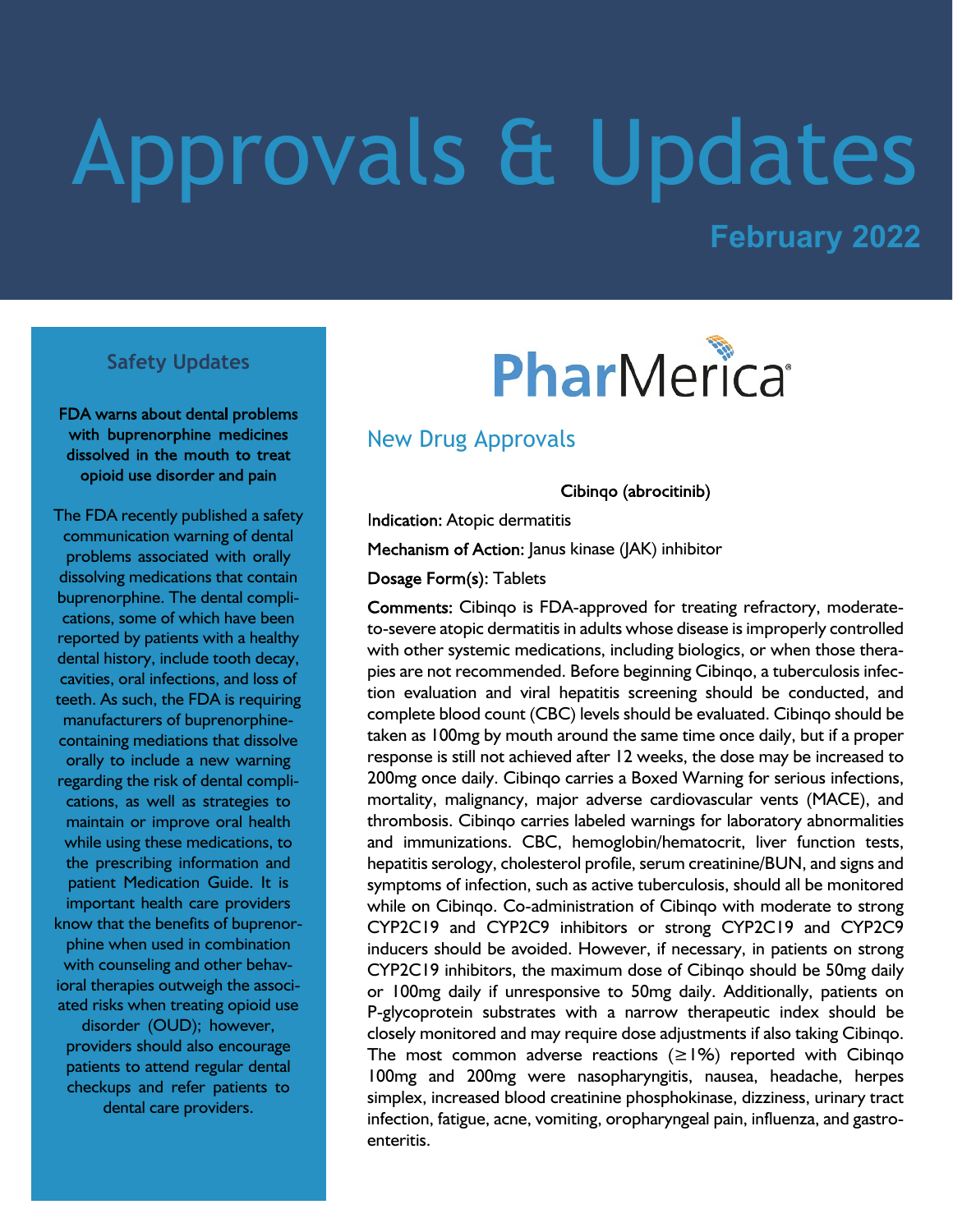# New Drug Approvals, Continued

Kimmtrak (tebentafusp-tebn)

Indication: Metastatic uveal melanoma

Mechanism of Action: gp100 peptide-HLA-directed CD3 T cell engager

Dosage Form(s): Intravenous (IV) injection

Comments: Kimmtrak is FDA-approved for treating HLA-A\*02:01-positive adults with unresectable or metastatic uveal melanoma. Kimmtrak should be injected IV over 15 to 20 minutes as 20mcg on Day 1, 30mcg on Day 8, 68mcg on Day 15, and 68mcg once weekly thereafter until disease progression or toxicity occurs. Kimmtrak carries a Boxed Warning for cytokine release syndrome, so patients should be monitored for ≥16 hours after the first three infusions and as clinically necessary thereafter. Kimmtrak carries labeled warnings for skin reactions, elevated liver enzymes, and embryo-fetal toxicity. Alanine aminotransferase (ALT), aspartate aminotransferase (AST), and total bilirubin should be monitored throughout therapy, as well as signs and symptoms of skin reactions and cytokine release syndrome. No specific drug interactions are associated with Kimmtrak but increases in specific proinflammatory cytokines can suppress CYP450 enzyme activities. The most common adverse reactions ( $\geq$ 30%) and laboratory abnormalities ( $\geq$ 50%) reported with Kimmtrak were cytokine release syndrome, rash, pyrexia, pruritus, fatigue, nausea, chills, abdominal pain, edema, hypotension, dry skin, headache, and vomiting and decreased lymphocytes, increased creatinine, increased glucose, increased AST, increased ALT, decreased hemoglobin, and decreased phosphate.

#### Quviviq (daridorexant)

**Indication: Insomnia** 

Mechanism of Action: Orexin receptor antagonist

Dosage Form(s): Tablets

Comments: Quviviq is FDA-approved for treating insomnia associated with difficulties falling asleep and/or maintaining sleep in adults. Quviviq should be taken as 25mg to 50mg by mouth once a night within 30 minutes before going to bed but at least 7 hours before planning to be awake. Consumption with or soon after a meal may delay time to sleep onset. Quviviq carries labeled warnings for CNS-depressant effects and daytime impairment, worsening of depression/suicidal ideation, sleep paralysis, hypnagogic/hypnopompic hallucinations, and cataplexy-like symptoms, complex sleep behaviors, compromised respiratory function, and need to evaluate for co-morbid diagnoses. Suicide risk may need to be monitored in patients taking Quviviq. Co-administration of Quviviq with strong CYP3A4 inhibitors and/or moderate or strong CYP3A4 inducers should be avoided. Additionally, in patients taking moderate CYP3A4 inhibitors, the maximum dose of Quviviq should be 25mg. The most common adverse reactions (≥5%) reported with Quviviq were headache and somnolence or fatigue.